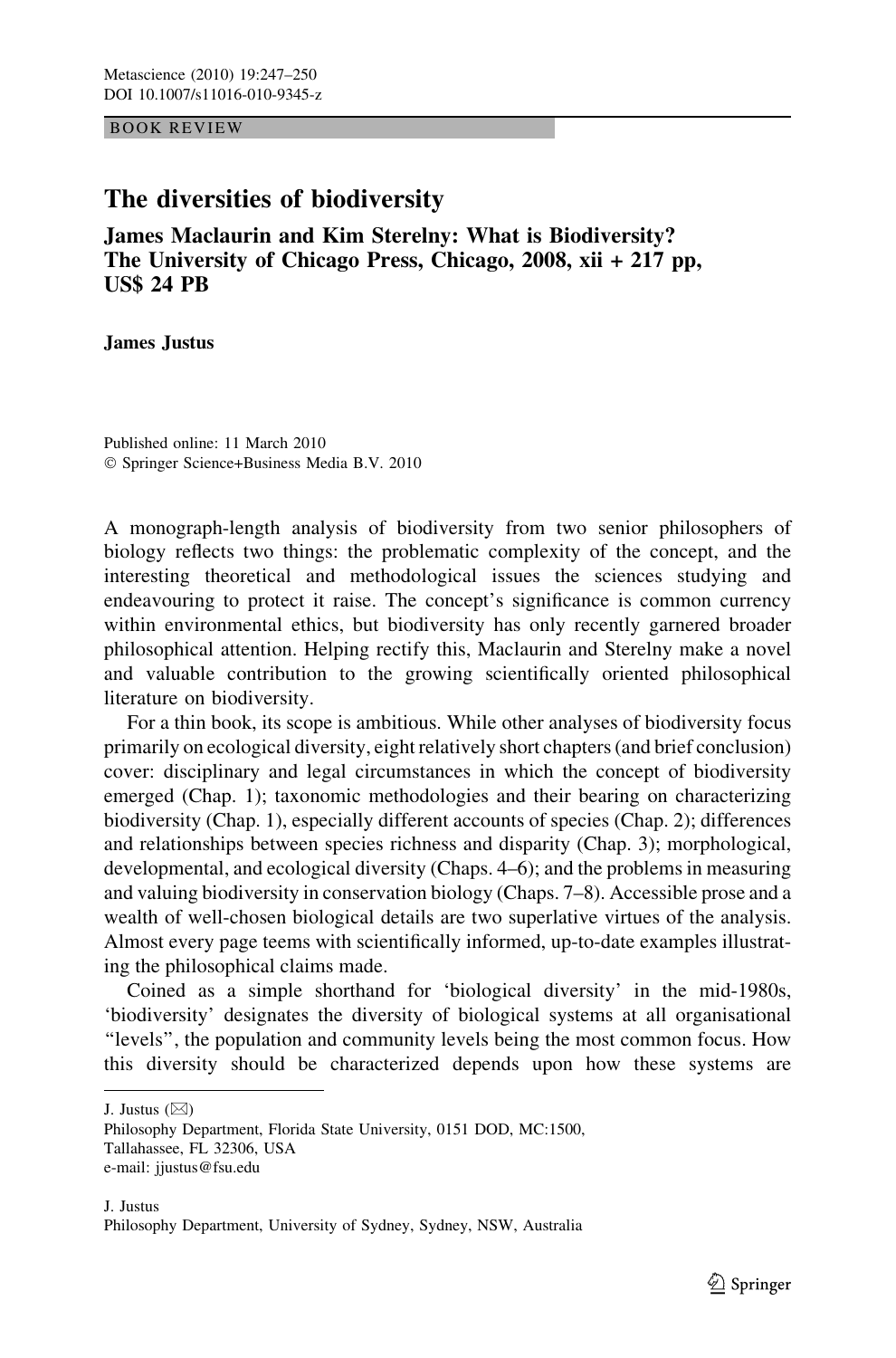represented, particularly on how their parts are individuated, classified, and distributed among those classes. Representations may vary with different explanatory or predictive scientific goals, and across types of systems, so characterizations of diversity may vary across these contexts as well. This underpins MacClaurin and Sterelny's expressly pluralistic approach throughout the book, as opposed to the view that biodiversity designates a *single* property of biological systems, an assumption implicit in some biologists' language and explicitly endorsed by some philosophers (e.g. Holmes Rolston).

After deftly reviewing species concepts and their underlying taxonomic philosophies, Chap. 2 recommends an evolutionary concept that recognizes the import of phenotypic differences, but also their evolutionary origin in different speciation mechanisms. This reflects a general concern to represent biodiversity as an effect and cause of ecological and evolutionary patterns and processes. The biodiversity concept provides no special insight into resolving these contentious taxonomic issues, in particular, how weaknesses of evolutionary species concepts are surmountable. But reviewing and being reminded of their fundamental role in characterizing biodiversity is illuminative and will be especially useful for environmentally minded readers interested in biodiversity but less familiar with theories of biological classification.

Differences between species obviously vary; humans and mockingbirds differ more than humans and bonobos but less than humans and nematodes. 'Disparity' designates the degree of such interspecific phenotypic variation. The difficult question is not whether disparity is a "genuine dimension" of biodiversity (p. 45) it clearly is—but rather how it is measurable in a scientifically defensible way. Chapter 4 convincingly shows that morphospace distance can supply a principled measurement methodology, providing the disparity concept with the empirical and theoretical tractability science requires. Morphospaces are multidimensional spaces, each dimension representing a distinct morphological feature of actual, or merely possible, organisms; David Raup's 4-dimensional morphospace for mollusk shells is a well-known example (pp. 67–72). MacClaurin and Sterelny emphasize, however, that morphospace distance only characterizes disparity in terms of the phenotypic properties defining the space. Disparity is therefore only tractable with respect to specific, empirically well-motivated morphospaces, which are rarely available and typically only for clades of small size. No generalities emerge from the discussion, moreover, about when defensible morphospaces can be expected to emerge. The prospects accordingly appear dim for a general characterization of disparity across actual organismal morphologies, let alone possible ones. Chapter 3 initially motivates this view by arguing that Steven J. Gould's influential claim that Cambrian fauna were of much higher disparity than today requires a more expansive characterization of disparity than is currently scientifically justified.

After describing different forms of developmental plasticity and their likely significant role in maintaining biodiversity against environmental perturbation in Chapter 5, Chapter 6 defends a local, nonindividualistic conception of biological communities. Part of the view holds biological communities have *emergent* causal properties, i.e. ones that do not ''simply reflect'' properties of their constituent populations. A precise criterion for gauging this kind of emergence is not needed to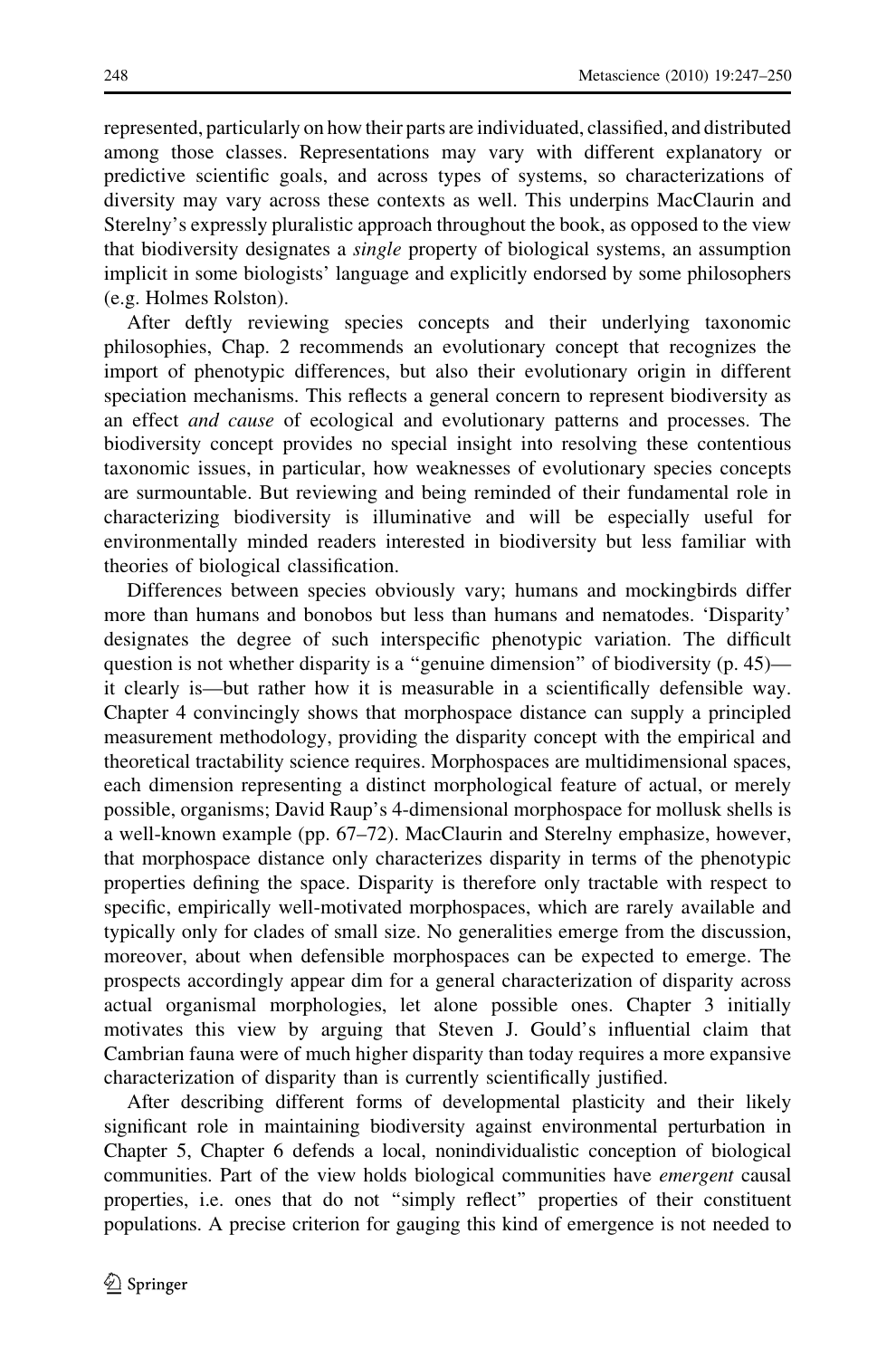agree that there are causally efficacious properties usually described at the communitylevel. Community stability, for instance, is often claimed to be responsible for and/or produced by diversity, also at the community-level. But a precise criterion would help in assessing whether specific conceptions of community stability support the emergence claim. On this issue, for instance, Maclaurin and Sterelny cite ecologist David Tilman, who characterizes community stability (labelling it 'temporal stability') in terms of mean population biomasses of different species, and their variances and covariances as measured during some time period (''The Ecological Consequences of Biodiversity: A Search for General Principles'' Ecology 1999). Without further restrictions, however, presumably on the interspecific covariances, it seems individualistic communities as described could be at least as temporally stable as nonindividualistic ones: nothing about Tilman's specific measure prohibits or makes it unlikely that means, variances, and covariances of biomasses in individualistic communities would yield lower temporal stability. This conception of stability is thus a poor indicator of the kind of higher-level causal integration the emergence claim requires. This suggests that the proposed explanations of a positive correlation between temporal stability and diversity may not provide strong evidence of community-level emergent phenomena.

Chapter 6 contains the book's only apparent oversight, exceptional for a philosophical analysis so rich with scientific detail. Maclaurin and Sterelny claim that Robert May, in his influential study of the stability of mathematical models of biological communities (Stability and Complexity in Model Ecosystems, Princeton, 1973), identified diversity with species richness (p. 121). But May was concerned with relations between a particular type of stability (Lyapunov stability, which is very different from temporal stability) and what he called complexity, not species richness. For linear models of communities, complexity includes the frequency and mean strength of interspecific interaction besides species richness. In fact, given its focus on interspecific interactions, complexity is often distinguished from measures of ecological diversity, which typically focus instead on species richness and evenness: how individuals are distributed among community species (see Justus, J. ''Complexity, Diversity, Stability'' in Sarkar and Plutynski (eds) A Companion to Philosophy of Biology, Blackwell, 2008). Simpson's and Shannon's diversity indices are examples of these quantitative measures, which together with broader measures encompassing genetic and phylogenetic information and biodiversity surrogates, are the purview of Chap. 7.

After describing difficulties with these broader measures, specifically the methods developed for assessing genetic and phylogenetic diversity (e.g. the minimum spanning path method due to Dan Faith), Maclaurin and Sterelny consider the pervasive use of biodiversity surrogates in conservation biology. In real-world conservation planning, biodiversity is operationalised with surrogates: biotic and/or abiotic variables—such as the presence or absence of species, climatic, or geological factors—which are easily assayed for a region, for instance through relatively inexpensive surveys or remote sensing. Surrogates are then used to prioritize areas for conservation within that region. Information about what surrogates are where is the basis for these prioritizations, not surrogate richness. Biodiversity surrogates can be, and often are, sets of species, so this fact about area-